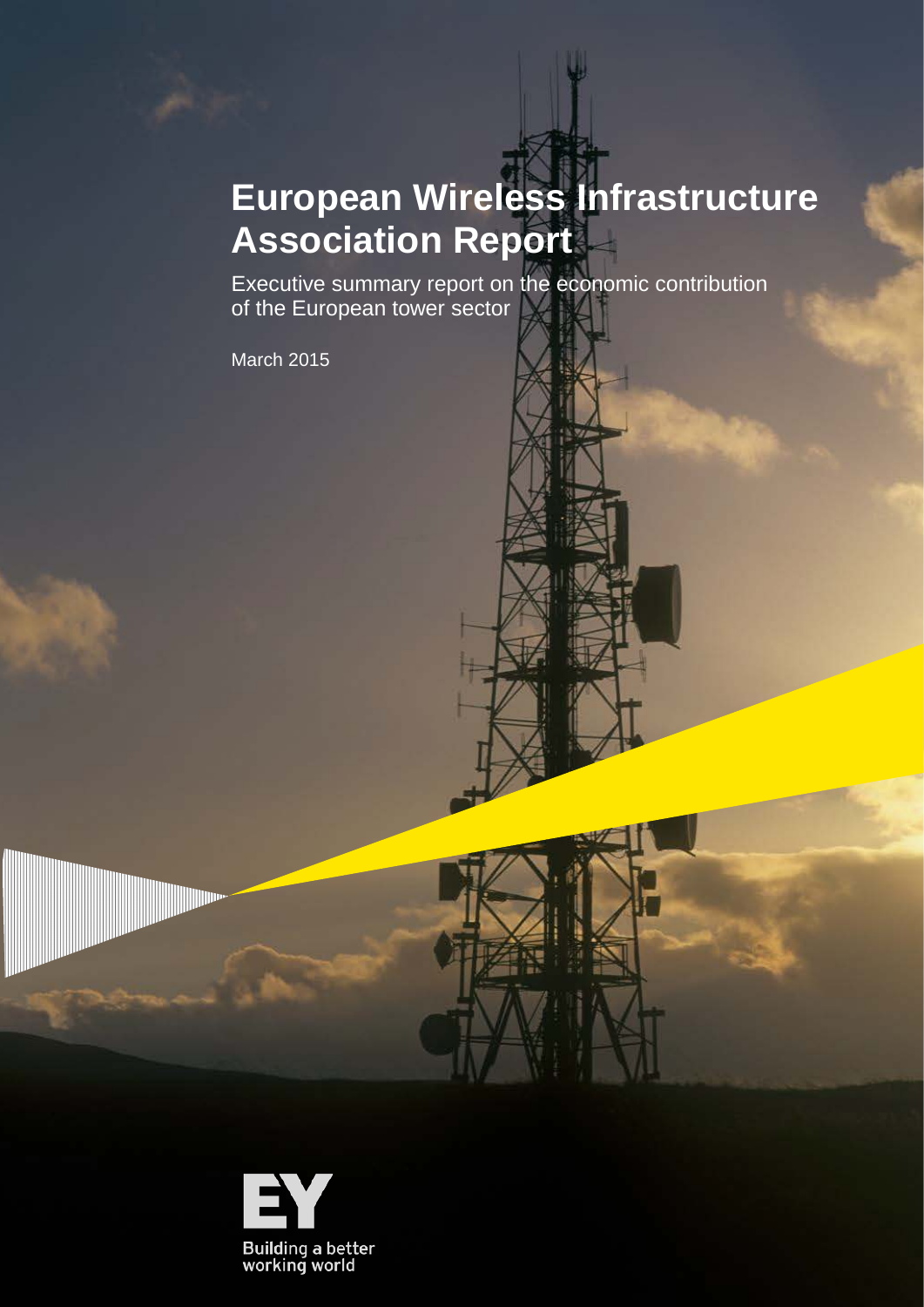## **2 Executive summary**

- 2.1 Communication towers provide the essential 'passive' infrastructure on which public communication network operators (Network Operators) such as Mobile Network Operators (MNOs) and other network operators (including fixed line wireless broadband, broadcast, emergency services and machine to machine networks) place the 'active' equipment which is used to transmit data to enable mobile and other network services. There are over 400,000 developed communication sites in Europe today including around 300,000 towers, with growth expected as mobile broadband speeds accelerate and data volumes increase rapidly.
- 2.2 Towers can be owned or managed by either Network Operators (mainly MNOs), or by wholesale wireless infrastructure providers (TowerCos). TowerCos currently manage around 20% of towers in Europe. TowerCos differ from MNOs in that they invest in communication towers solely for the purpose of providing wholesale access to Network Operators on a shared basis.
- 2.3 TowerCos play an important role in enabling the telecoms industry to make most efficient use of its passive infrastructure, and therefore in reducing costs for Network Operators and in improving service coverage across Europe. As Tom Wheeler (Chairman of the US Federal Communications Commission) noted in a recent address to the US tower sector (where over 80% of wireless infrastructure is outsourced), "every day the infrastructure builders and owners and those who help upgrade our network are key to meeting the national broadband goals that President Obama has set" and that wireless infrastructure companies were "the reason we are leading the world in 4G LTE deployment."
- 2.4 There are significant fixed costs involved in constructing and maintaining towers. However the costs to industry can be significantly reduced if more efficient use is made of towers: Increasing the utilisation rate of each tower ensures that the unit costs for Network Operators can be much lower. It makes it cost effective to improve service coverage, including to areas where it is currently unprofitable for Network Operators to invest in additional infrastructure such as in rural areas. Furthermore, by reducing the pace at which new towers need to be constructed it enables the faster rollout of wireless broadband network expansion and upgrade.
- 2.5 Improving the utilisation of passive infrastructure is therefore valuable for delivering the EU Digital Agenda for 2020, which promotes access to faster data speeds across Europe and particularly in areas with poor service quality today.
- 2.6 TowerCos have a proven record of increasing the utilisation rates of towers acquired from MNOs and from other Network Operators. Analysis of the rate of networks per tower (colocation ratios) – which is a major contributing factor to tower utilisation – shows that TowerCos are able to achieve significantly higher utilisation of towers through providing access to multiple operators. The higher rate of co-location achieved by TowerCos reduces the need to build more towers, speeds up deployment and reduces Network Operator lifecycle costs. TowerCos have also proven themselves able to drive down operating costs and achieve a lower cost of capital as a result of towers being their core business and so having greater expertise in the delivery of passive infrastructure.
- 2.7 Over recent years the TowerCo sector has seen an expansion in the share of the towers that they manage – both globally and within the EU. This has principally been driven by MNOs facing a need to realise cash for investment in rolling out 4G or for market expansion. MNOs and other Network Operators have also been driven to sell off towers by the desire to achieve cost efficiencies and to concentrate on their core market service line.
- 2.8 However there remains scope for a substantial further increase in the size of the TowerCo sector, as is illustrated by the US market where the share of towers managed by TowerCos is 84%, compared with only 20% in Europe today. EY estimate that an increase in the degree of outsourcing to TowerCos (i.e., to match the levels seen in the US today) would have a net benefit of €23 billion to the European economy over the next decade, and could reduce the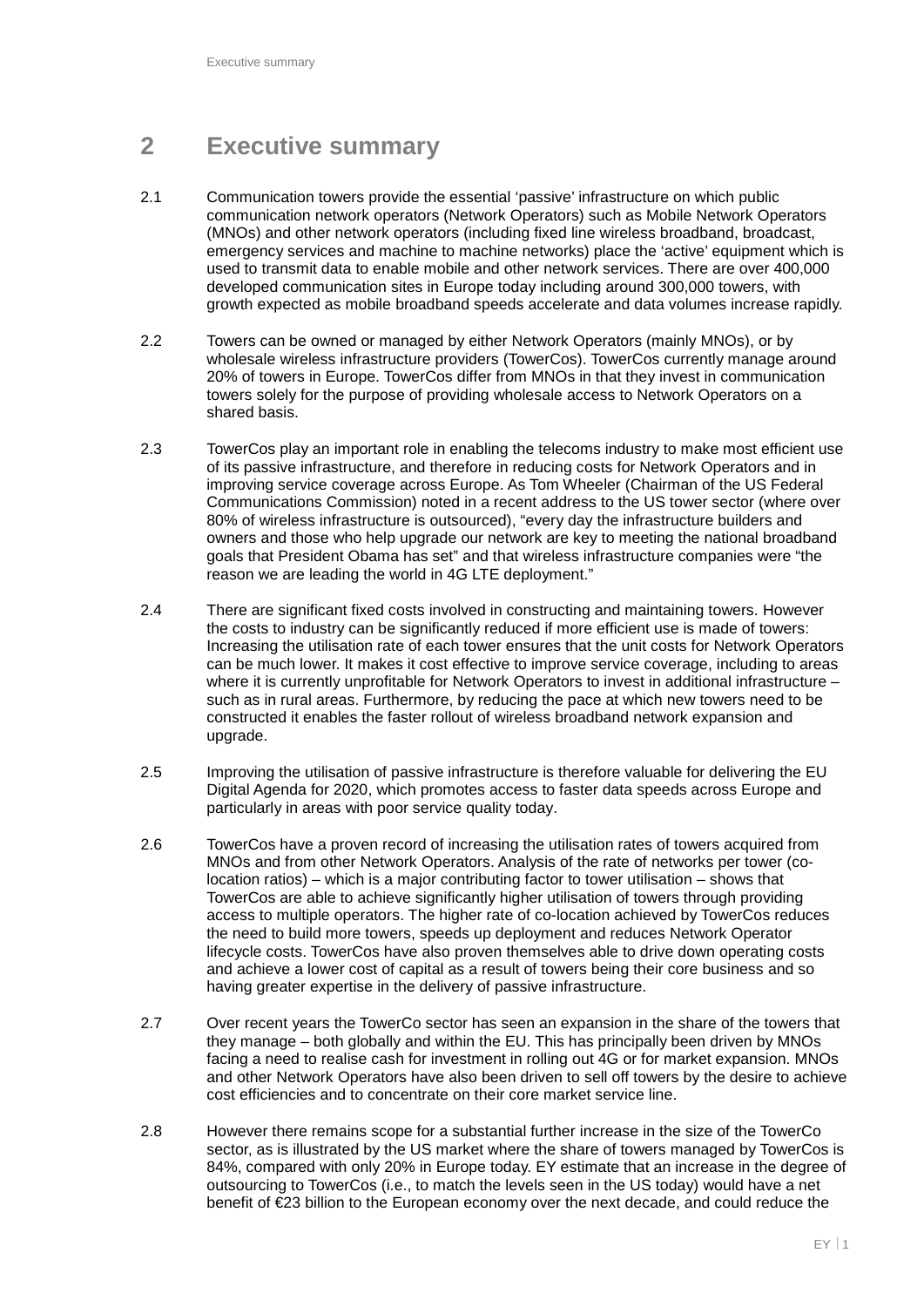number of new towers that would need to be constructed by 80%. In addition, EY estimate that outsourcing to TowerCos can unlock €27 billion in capital investment by allowing MNOs to release capital by selling their passive infrastructure to a TowerCo.

- 2.9 There are alternative ways in which the industry can reduce the cost of passive infrastructure. One is through greater cooperation between network operators – e.g., MNOs forming joint ventures with each other and agreeing provisions for pooling their joint network assets. Another model is through market consolidation: MNOs merging or acquiring other MNOs reduces the necessity for sharing infrastructure as each MNO's network will be serving a greater share of the market.
- 2.10 While much of the efficiency gains from sharing passive infrastructure could also be achieved through closer cooperation between MNOs (as is currently occurring with the increase in RAN-sharing), TowerCos provide a means of sharing passive infrastructure in a way that is pro-competitive and reduces barriers to entry for new MNOs and other Network Operators. Infrastructure sharing through TowerCos therefore makes it easier for new companies to enter the market – or for existing MNOs to expand – as they can secure the wholesale services they need to establish a network with consistently high service quality from the TowerCos.
- 2.11 Given the significant growth in mobile data services, and the importance of improving access of the population in Europe to high speed broadband, TowerCos can play a vital role in lowering costs for network deployment and improving access to high-speed broadband across Europe.